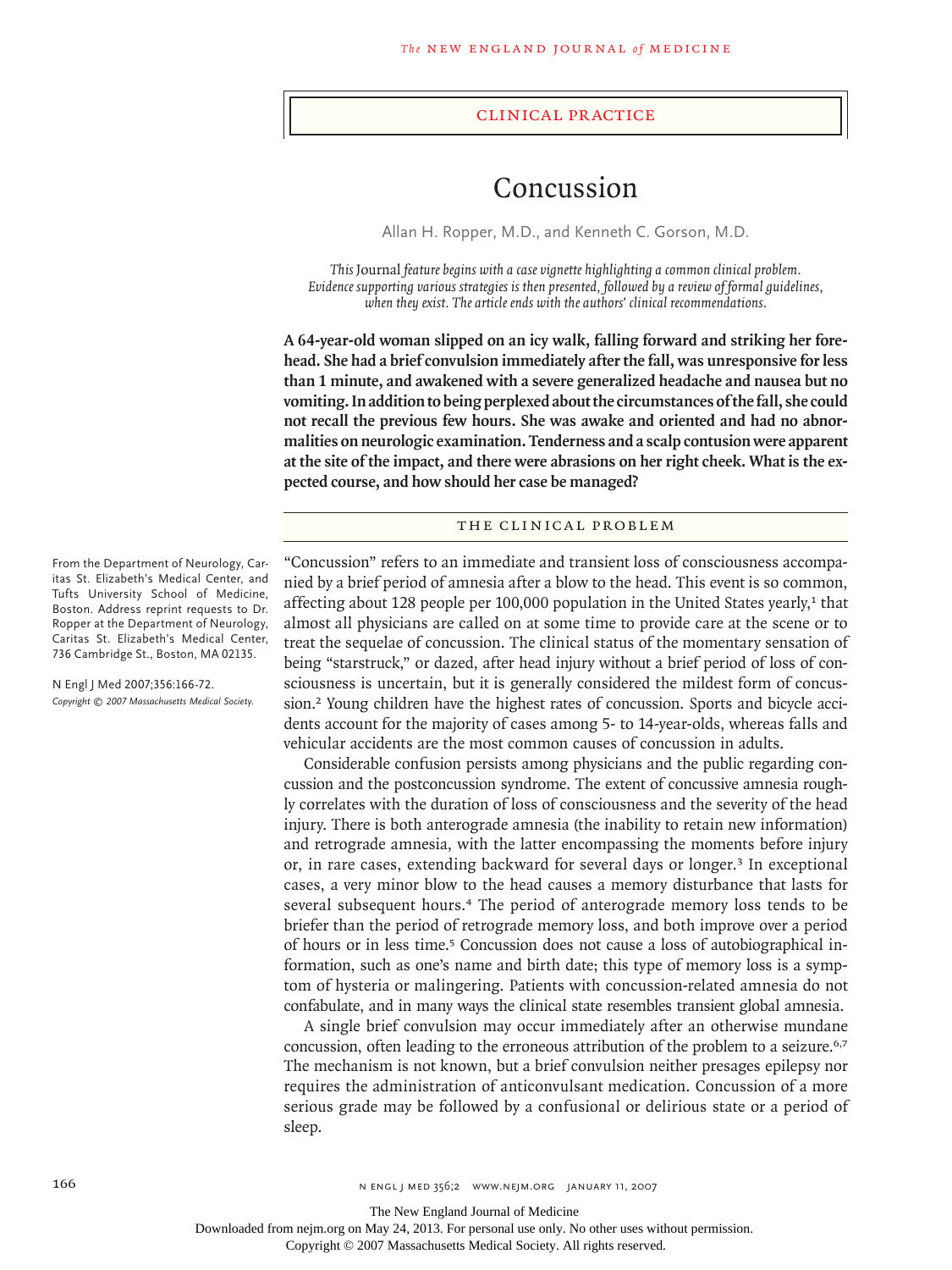The brief loss of consciousness that characterizes concussion appears to be the result of rotational forces exerted at the junction of the upper midbrain and thalamus that cause transient disruption of the functioning of the reticular neurons that maintain alertness (Fig. 1). Other mechanisms, such as seizure or abrupt elevation of intracranial pressure, have been suggested but with limited supporting evidence. The cause of the accompanying amnesia, however, is not known.

# STR ATEGIES AND EVIDENCE

# **Evaluation of the Patient with Concussion**

Those attending to the patient at the scene of the injury should keep the airway clear and be attentive to a possible accompanying neck injury. If the patient has any neck pain, cervical immobilization is required. It is prudent to insist that a patient with concussion be taken to an emergency department for evaluation, although many patients object.

#### *Criteria for Cranial Imaging*

The primary concern is that the force of the impact may have caused a subdural, epidural, or parenchymal brain hematoma, although less than 10% of patients have intracranial bleeding after a concussion, and less than 2% require neurosurgery.8 Cranial computed tomography (CT) without contrast enhancement is adequate to detect important intracranial bleeding; magnetic resonance imaging is not necessary for this purpose.

Neurologic signs such as hemiparesis or poor arousal certainly necessitate CT, but predicting which person is likely to have abnormalities on imaging, and at the same time avoiding unnecessary scans, has proved difficult. Evidence that the injury was minor, including a normal neurologic examination, does not ensure the absence of an intracranial lesion. For example, 209 of 1538 patients with normal neurologic examinations in one series were found to have abnormalities on CT, with 58 requiring neurosurgery.9 On the basis of such findings, some groups have advocated scanning all patients with concussion, an approach that would lead to a predominance of negative scans that did not need to be obtained. In the past, the presence of a skull fracture was considered a marker of intracranial injury,<sup>10</sup> but it has since been recognized that a simple fracture actually dissipates much of the energy of an impact and is not a strong indicator of intracranial bleed-



**Figure 1. Mechanism of Concussion.**

**COLOR FIGURE** back of the head is struck with a blunt object and no motion is transferred *Draft:* **04** *Date:* **11/22/06** the electrophysiological and subcellular activities of the neurons of the reticgion, where the maximal rotational forces are exerted. Alternative mecha-*Figure #:* **01** seizures or a sudden increase in intracranial pressure, have also been pro-*DE:* posed, but with limited supporting evidence. Biomechanical investigations dating back to the beginning of the 20th century suggest that concussion results from a rotational motion of the cerebral hemispheres in the anterior–posterior plane, around the fulcrum of the fixedin-place upper brain stem. If the neck is restrained, concussion is difficult to produce. Concussions as portrayed in movies and cartoons, in which the to the brain, are implausible. The modern view is that there is disruption of ular activating system that are situated in the midbrain and diencephalic renisms for concussive loss of consciousness, such as self-limited cortical

ing. Certain fractures, such as those that are depressed or involve the base of the skull, have some predictive value, as discussed below.11,12

To refine the criteria for CT scanning, several clinical decision rules have been developed. Two of these rules — the New Orleans Criteria13 and the Canadian CT Head Rule14 — have been validated prospectively. Each contains seven criteria, although the only ones they have in common are older age and vomiting (albeit defined slightly

The New England Journal of Medicine

Downloaded from nejm.org on May 24, 2013. For personal use only. No other uses without permission.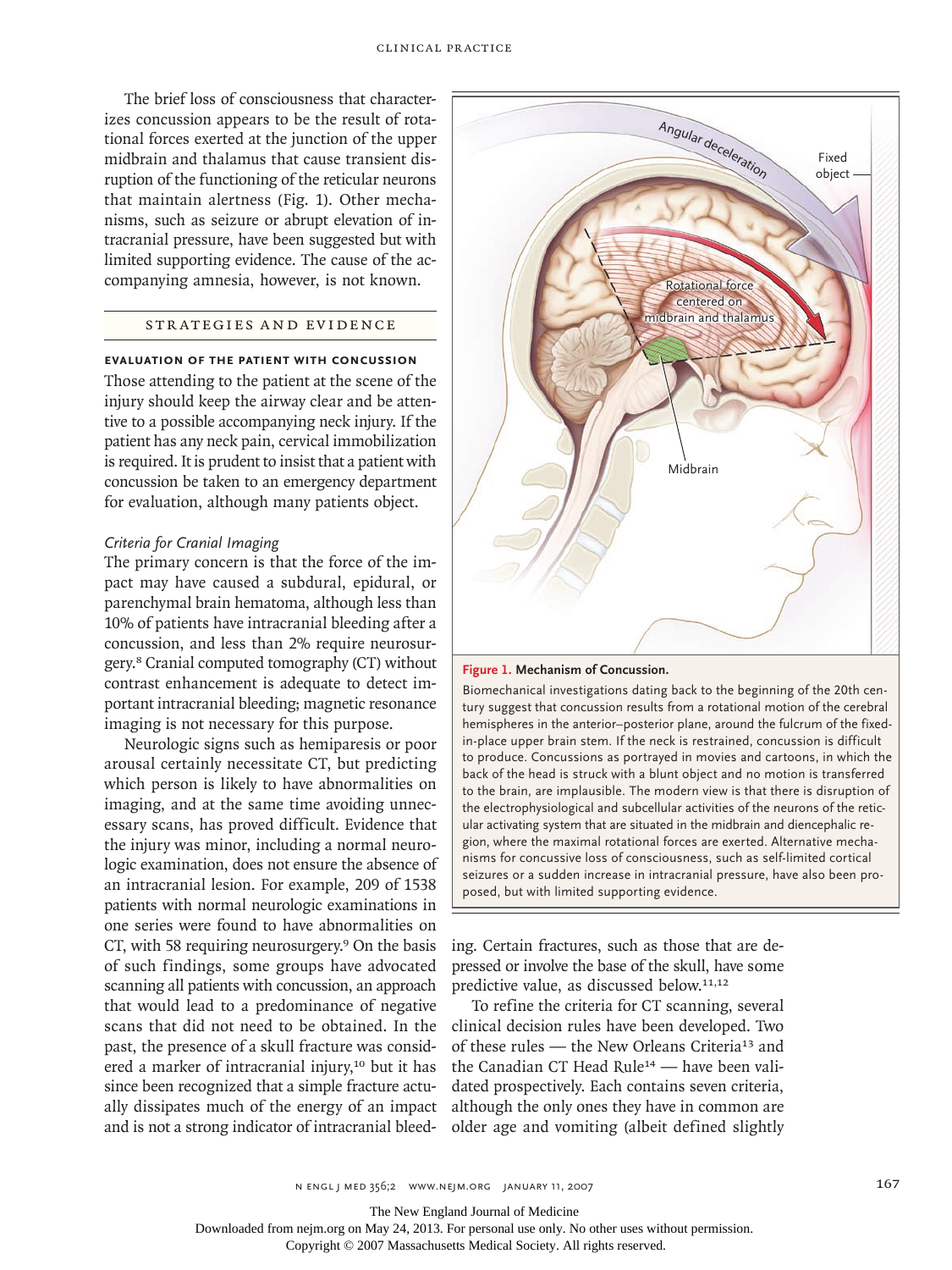differently) (Table 1). In two large prospective studies of minor head injury,<sup>15,16</sup> the presence of any of the clinical features in these rules identified essentially all patients requiring immediate neurosurgical intervention. In one of these studies,<sup>15</sup> the Canadian rule had slightly lower sensitivity than the New Orleans rule for any "important" injury. However, both rules had low specificity, although it was slightly higher for the Canadian rule, whose use was thus projected to result in modest but greater reductions in CT than use of the New Orleans rule (Table 1). Since patients 15 years and younger were excluded from

**Table 1. The New Orleans and Canadian Clinical Decision Rules for CT after Concussion.\***

**New Orleans Criteria† — Glasgow Coma Scale score of 15** Headache Vomiting Age >60 yr Drug or alcohol intoxication Persistent anterograde amnesia (deficits in short-term memory) Evidence of traumatic soft-tissue or bone injury above clavicles Seizure **Canadian CT Head Rule‡ — Glasgow Coma Scale score of 13–15 for patients 16 years and older** High risk of neurosurgical intervention

Glasgow Coma Scale score <15 within 2 hr after injury Suspected open or depressed skull fracture Any sign of basal skull fracture§ Two or more episodes of vomiting Age >65 yr Moderate risk of brain injury detected by CT

Retrograde amnesia for ≥30 min Dangerous mechanism¶

\* The presence of at least one criterion from the New Orleans Criteria or the Canadian CT Head Rule is considered an indication for a cranial CT scan. A score on the Glasgow Coma Scale of 15 signifies a fully alert and oriented patient, spontaneously conversing and following commands. In the context of concussion, a score of 13 or 14 denotes disorientation or less than full alertness. The Canadian CT Head Rule is adapted from Stiell et al.<sup>14</sup> with the permission of the publisher.

- † The sensitivity and specificity of the New Orleans Criteria are 99% and 5%, respectively, for detecting any lesion or clinically important CT abnormality; the sensitivity and specificity for detecting lesions requiring neurosurgery are 100% and 5%, respectively. Clinically important lesions not requiring immediate surgery include contusions; subarachnoid blood; small subdural, parenchymal, and intraventricular hematomas; and certain skull fractures. Data are from Haydel et al.,<sup>13</sup> Stiell et al.,<sup>14</sup> and Smits et al.<sup>15</sup>
- ‡ The sensitivity and specificity of the Canadian CT Head Rule criteria for detecting clinically important CT lesions are 87% and 39%, respectively; the sensitivity and specificity for detecting lesions requiring neurosurgery are 100% and 38%, respectively. Adapted from Stiell et al.,<sup>14</sup> Smits et al.,<sup>15</sup> and Stiell et al.<sup>16</sup>
- § Signs of basal skull fracture include hemotympanum, raccoon eyes, otorrhea or rhinorrhea, and Battle's sign (mastoid ecchymosis).
- ¶A "dangerous mechanism" refers to a motor vehicle that strikes a pedestrian, ejection from a motor vehicle, or a fall from an elevation of 3 ft (about 1 m) or more or five or more stairs.

one of the original studies<sup>14</sup> and from both validation studies, the applicability of the rules to this age group is uncertain.

It is important to appreciate that no clinically based rule for obtaining a CT scan is likely to be universally accurate. In using these rules, the physician should consider the level of acceptable risk for overlooking any intracranial lesion as opposed to missing lesions that require monitoring or immediate neurosurgical intervention. With these limitations in mind, for patients who are 16 to 65 years old and have no postconcussive symptoms except mild headache, no external signs of injury or basilar skull fracture, and a normal neurologic examination, the frequency of intracranial clots that require neurosurgery is so low (<1%) that it is reasonable to forgo CT scanning. Imaging is routinely recommended for children younger than 16 years, for intoxicated patients in whom the manifestations of cerebral injury are easily obscured, for patients who cannot be dependably observed after discharge, and for patients who take anticoagulants or have other bleeding tendencies.

# *Observation after Concussion*

The duration and setting of monitoring depend in part on the periods of unconsciousness and amnesia and the presence or absence of systemic injuries. Patients with a normal neurologic examination are generally observed for approximately 2 hours and safely discharged to the care of a responsible person.16-18 It is helpful to provide a written instruction sheet with a list of symptoms that should prompt a return to the hospital, such as increasing headache, repeated vomiting, weakness, clumsiness, drowsiness, or fluid from the nose or ear that might represent a leak of cerebrospinal fluid. Headache and irritability are common for a day or more after concussion, particularly in children, and sometimes do not appear for several hours.<sup>19</sup> Whether it is necessary to awaken a patient at night to confirm that he or she can be aroused has not been established; if this is a concern, hospitalization is more reasonable. It is generally recommended that patients not resume normal activity until they are free of headache and dizziness, but there are no data to indicate that an earlier return may be harmful.

New drowsiness, hemiplegia, or aphasia after concussion is cause for concern about the possibility of a delayed subdural or epidural hematoma

Downloaded from nejm.org on May 24, 2013. For personal use only. No other uses without permission.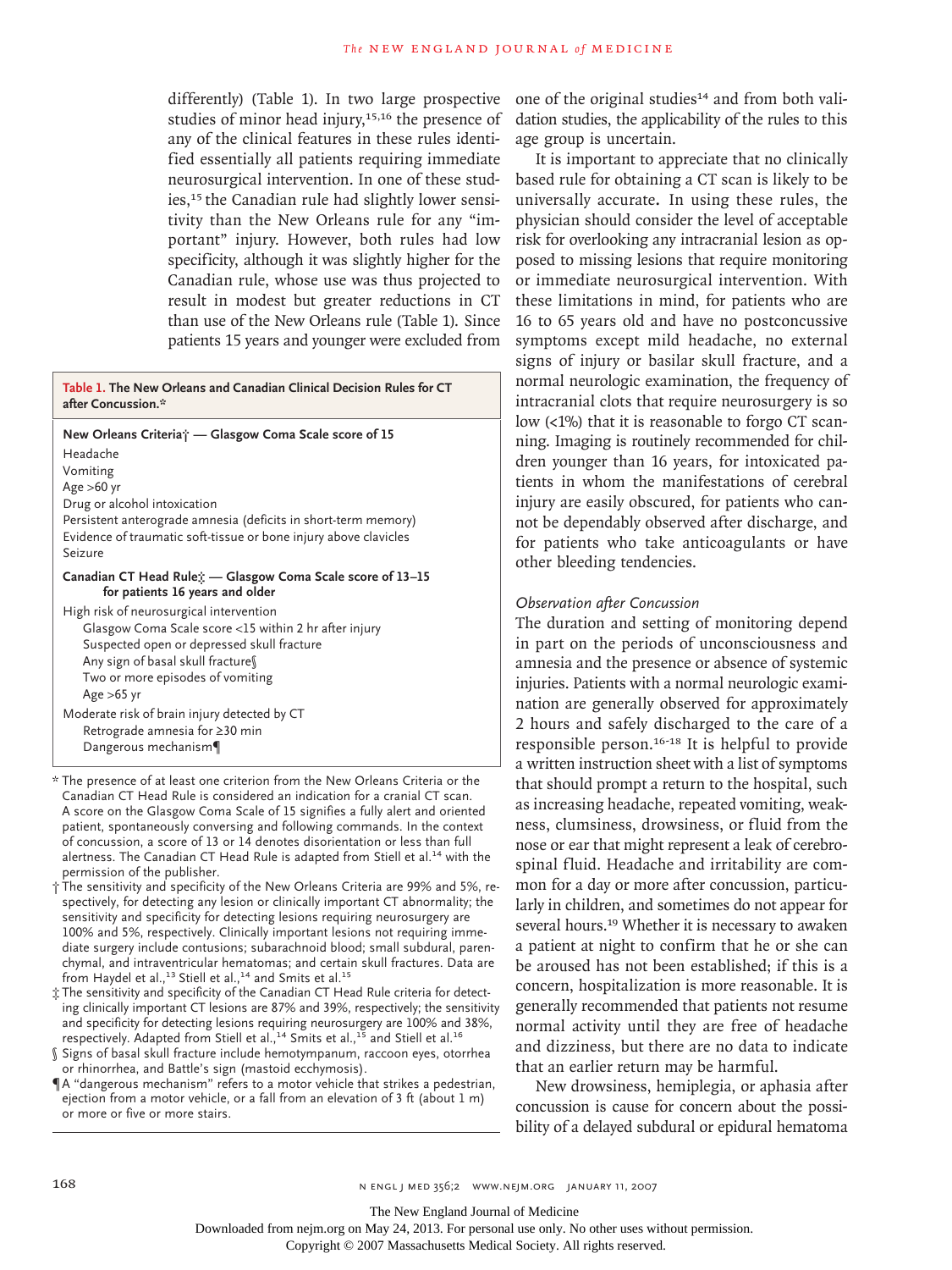and warrants examination and imaging studies. If these focal signs are not due to intracerebral bleeding, the possibility of a stroke from inevident carotid artery dissection should not be overlooked. When imaging studies of the brain and major cervical and cerebral vessels show no abnormalities, a migrainelike phenomenon is presumed to be responsible for focal neurologic features.<sup>20</sup>

Certain CT findings influence the duration of observation and the need for hospitalization. Small surface contusions of the brain or limited amounts of subarachnoid hemorrhage occur in approximately 5% of cases. These injuries usually do not give rise to neurologic problems other than headache, but they indicate that the impact was severe and call for more prolonged observation, generally overnight in the hospital. A fracture through the groove of the middle meningeal artery represents a special risk for epidural hematoma. Follow-up imaging is reasonable for all of these intracranial lesions, although its value and optimal timing have not been studied.

# **Postconcussion Syndrome (Posttraumatic Nervous Instability)**

Postconcussion syndrome consists of a constellation of sometimes disabling symptoms, mainly headache, dizziness, and trouble concentrating, in the days and weeks following concussion (Table 2).<sup>21,22</sup> The frequency and natural history of the disorder are unclear. In case series, incidences of headache and dizziness have been as high as 90% at 1 month and approximately 25% at 1 year or more, and the incidence of memory difficulty has ranged from 4 to 59% at various times.<sup>23</sup> Once established for more than a few weeks, symptoms often persist for months and tend to resist treatment, although they eventually lessen. Unresolved issues of compensation and litigation have been associated with persistent symptoms.<sup>24,25</sup> Countries in which litigation after accidents is infrequent have extremely low rates of postconcussive disability,<sup>26</sup> and the problem is almost unknown in young children. Nonetheless, difficulty concentrating certainly occurs in the absence of these complicating features and can be demonstrated with neuropsychological tests, in some cases for months after concussion.

Anxiety and depression are reported by more than a third of patients with persistent postconcussive symptoms, but it has been difficult to establish whether these traits preceded the inju-

| Table 2. International Classification of Diseases, 10th Revision, Criteria<br>for Postconcussion Syndrome (Code 310-2).    |  |  |  |
|----------------------------------------------------------------------------------------------------------------------------|--|--|--|
| Interval between head trauma with loss of consciousness and development<br>of symptoms, ≤4 wk                              |  |  |  |
| Symptoms in at least three of the following categories:                                                                    |  |  |  |
| Headache, dizziness, fatigue, noise intolerance                                                                            |  |  |  |
| Irritability, depression, anxiety, emotional lability                                                                      |  |  |  |
| Subjective concentration, memory, or intellectual difficulties without<br>neuropsychological evidence of marked impairment |  |  |  |
| Insomnia                                                                                                                   |  |  |  |
| Reduced alcohol tolerance                                                                                                  |  |  |  |
| Preoccupation with above symptoms and fear of brain damage, with<br>hypochondriacal concern and adoption of sick role      |  |  |  |

ry.27,28 Postconcussive symptoms are more common among patients who express a preoccupation with brain damage or who have a marked intensification of symptoms after mental or physical effort.

Imbalance and disequilibrium reflect vestibular damage ("vestibular concussion").29 Affected patients have vertigo or experience motion of the environment while walking or driving. The vestibular damage is evident in an abnormal vestibulo-ocular reflex, which is tested by rapidly turning the patient's head several degrees to one side while the patient focuses on a fixed point and observing the patient for a slippage of fixation.

Data from controlled trials are lacking to guide treatment of the postconcussion syndrome. However, reassurance and education about the effects of concussion in an early single encounter have been shown to reduce the incidence and duration of symptoms at 6 months.30 Clinical experience suggests a benefit from the use of mild analgesics for headache, avoidance of narcotics, and the use of meclizine, promethazine (Phenergan), and vestibular exercises for dizziness, although these treatments have not been carefully studied in the postconcussion syndrome. Antidepressants are used in practice for patients with protracted symptoms of worry, sleeplessness, poor concentration, and daily headache, but data on the effectiveness of antidepressants in these cases are also limited; one small study has failed to demonstrate a benefit of antidepressants for headache after head injury.31 In patients with a history of migraine, concussion may trigger prolonged headaches. Clinical experience supports using therapies for spontaneously occurring migraine (triptans, anticonvulsants, calcium-channel or beta-adrenergic blockers, or corticosteroids).<sup>32</sup>

The New England Journal of Medicine

Downloaded from nejm.org on May 24, 2013. For personal use only. No other uses without permission.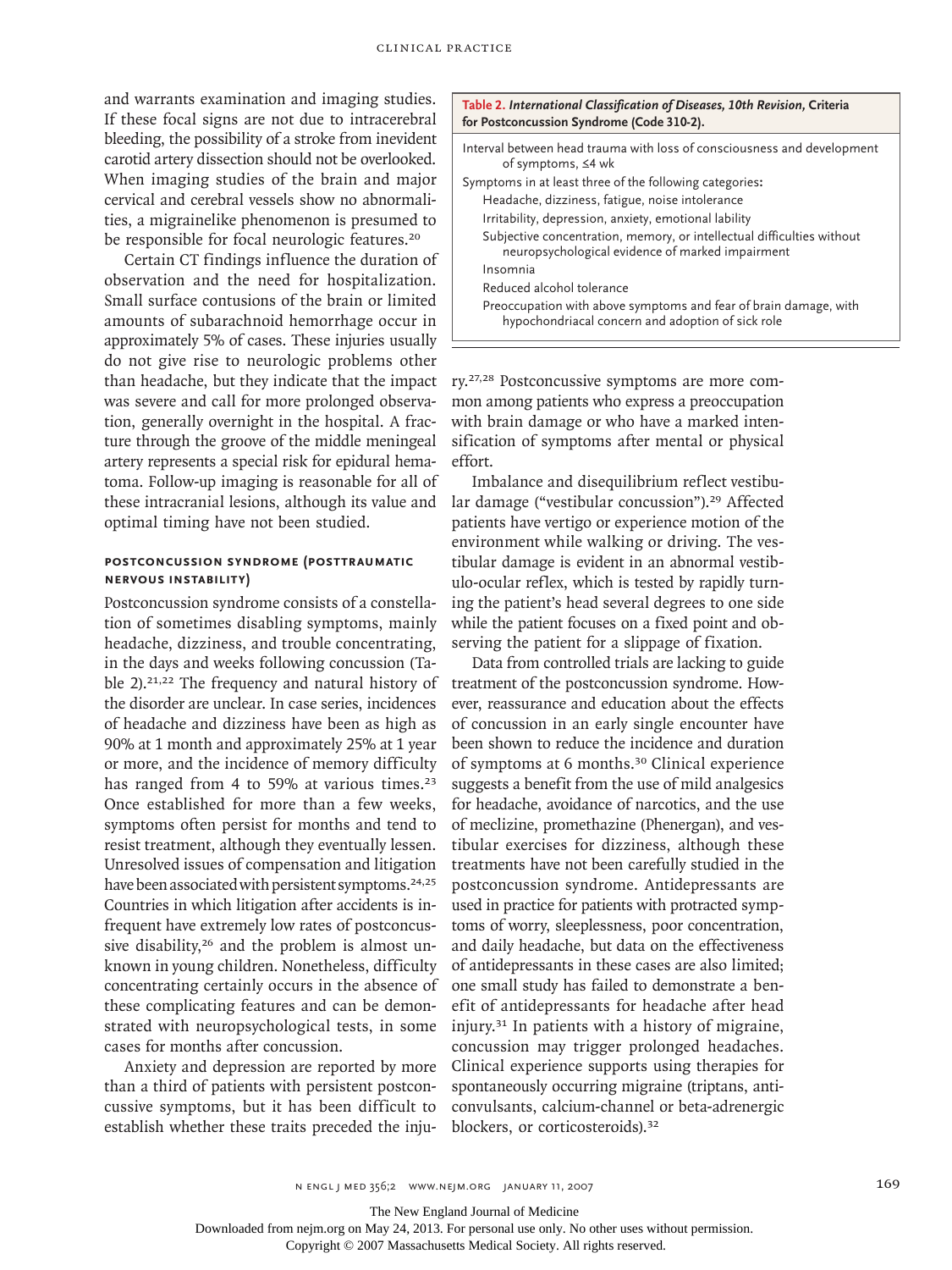### **Concussion during Athletics**

Athletes who have had a concussion have a slightly higher incidence of subsequent concussions during the same playing season.<sup>33</sup> Extensive testing of several hundred amateur and professional athletes after a single concussion has demonstrated a return to baseline cognitive and motor performance within several weeks.<sup>34,35</sup> Several studies of collegiate rugby and soccer players have shown decreased scores on selected neuropsychological tests in proportion to the number of selfreported head injuries,<sup>36</sup> but other studies, including a recent one of Australian football players,<sup>37</sup> indicate no such association. The occurrence of cognitive decline after repeated concussion has been more clearly demonstrated in boxers who have sustained multiple knockouts. There has also been concern that a second impact within a short period could lead to catastrophic neurologic damage. This largely unfounded concern is based on rare and mostly disputed cases in which a second mild head injury in children caused massive cerebral edema.38,39

There are scant data to guide decisions about the timing of a return to sports after concussion.40-42 Evaluation at the sidelines generally includes tests of mental function and coordination and provocation of symptoms such as headache, dizziness, or unsteadiness with exertion (Table 3).

Recommendations are generally conservative, reflecting concern about an increased risk of a second concussion.

#### AREAS OF UNCERTAINTY

The cerebral lesions associated with severe traumatic brain injury certainly cause cognitive and personality changes, but the effects of concussion are less clear.<sup>43</sup> A recent concern has been the possibility of persistent cognitive decline as a result of single or repeated concussions, even from nonconcussive "heading" of the ball in soccer, termed "microtrauma" or "subconcussive" injury. The magnitude of the risk of microtrauma, in particular, if it exists, has been difficult to ascertain because few studies include measures of performance before the injury and control groups have been of uncertain comparability. Better-designed studies have not demonstrated a loss of intellectual function. The appropriate duration of abstinence from sports after concussion has not been determined. In addition, the causes and optimal management of postconcussive symptoms remain unclear.

#### **GUIDELINES**

The American Academy of Neurology,<sup>44</sup> the Canadian Academy of Sport Medicine,<sup>45</sup> and several

| Table 3. Guidelines for the Management of Sport-Related Concussion.*                                                              |                                                                                                                                                                                                                                                                                                                                                                      |                                                                                                                                                          |  |
|-----------------------------------------------------------------------------------------------------------------------------------|----------------------------------------------------------------------------------------------------------------------------------------------------------------------------------------------------------------------------------------------------------------------------------------------------------------------------------------------------------------------|----------------------------------------------------------------------------------------------------------------------------------------------------------|--|
| <b>Symptoms</b>                                                                                                                   | <b>First Concussion</b>                                                                                                                                                                                                                                                                                                                                              | <b>Second Concussion</b>                                                                                                                                 |  |
| Grade 1: no loss of con-<br>sciousness, transient<br>confusion, resolution<br>of symptoms and mental<br>abnormalities in <15 min+ | Remove from play<br>Examine at 5-min intervals<br>May return to play if symptoms disappear and results<br>of mental-function examination return to normal<br>within 15 min                                                                                                                                                                                           | Allow return to play after 1 wk<br>if there are no symptoms<br>at rest or with exertion                                                                  |  |
| Grade 2: as above, but with<br>mental symptoms for<br>$>15$ min                                                                   | Remove from play and disallow play for rest of day<br>Examine for signs of intracranial lesion at sidelines and<br>obtain further examination by a trained person on<br>same day<br>Allow return to play after 1 wk if neurologic examination<br>is normal                                                                                                           | Allow return to play after 2-wk<br>period of no symptoms at<br>rest or with exertion<br>Remove from play for season<br>if imaging shows abnor-<br>mality |  |
| Grade 3: any loss<br>of consciousness                                                                                             | Perform thorough neurologic examination in hospital<br>and obtain imaging studies when indicated<br>Assess neurologic status daily until postconcussive<br>symptoms resolve or stabilize<br>Remove from play for 1 wk if loss of consciousness lasts<br>seconds; for 2 wk if it lasts minutes; must be asymp-<br>tomatic at rest and with exertion to return to play | Withhold from play until<br>symptoms have been ab-<br>sent for at least 1 mo                                                                             |  |

\* These guidelines reflect consensus opinion, are not evidence-based, and are under revision. Adapted from the American Academy of Neurology guidelines. 44

† Testing includes orientation, repetition of digit strings, recall of word list at 0 and 5 minutes, recall of recent game events, recall of current events, pupillary symmetry, finger-to-nose and tandem-gait tests, Romberg's test, and provocative testing for symptoms with a 4-yd (3.5-m) sprint, five push-ups, five sit-ups, and five knee bends.

The New England Journal of Medicine

Downloaded from nejm.org on May 24, 2013. For personal use only. No other uses without permission.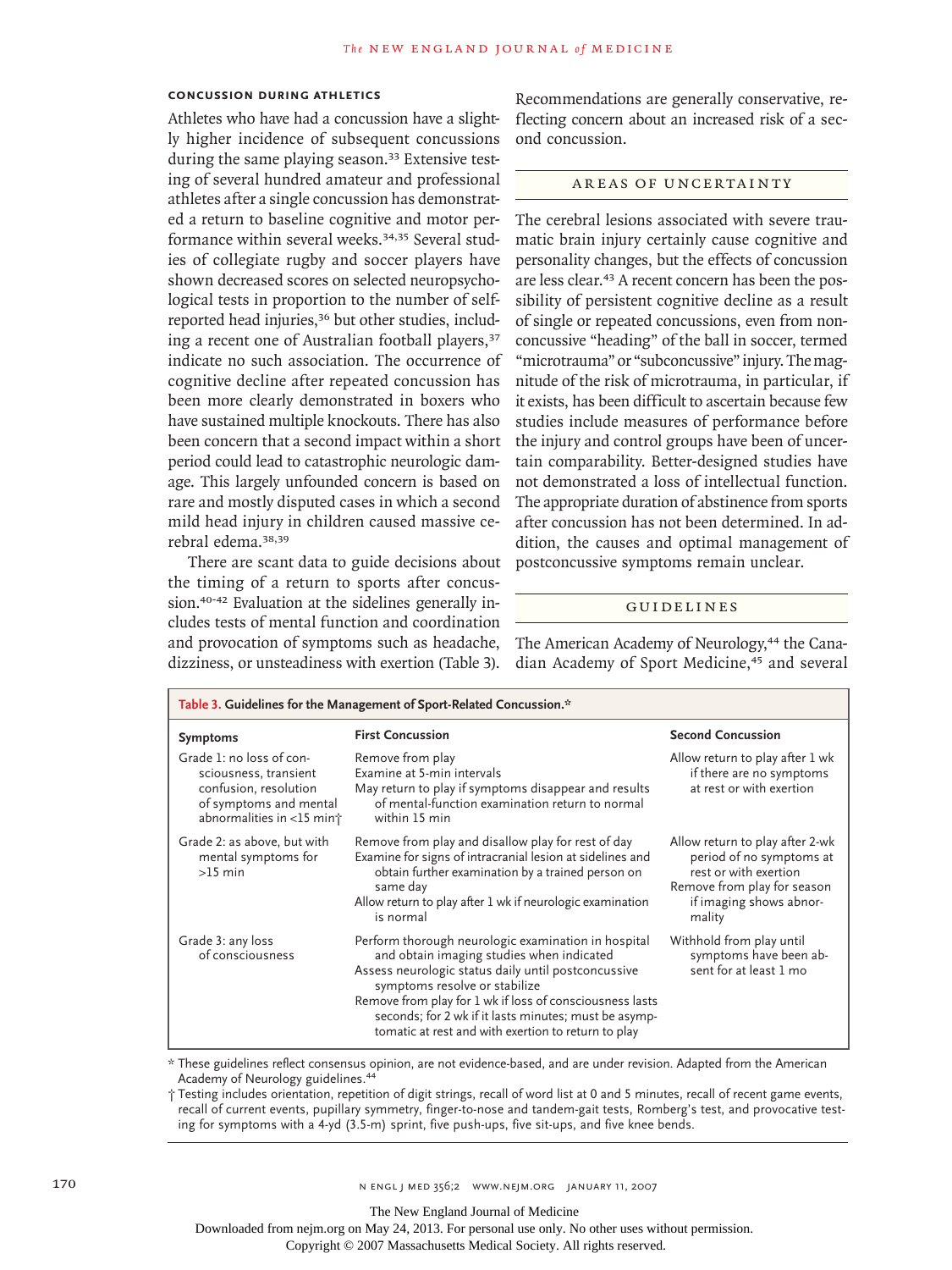international symposiums<sup>41</sup> have developed recommendations for the evaluation and management of concussion in athletes. These guidelines reflect expert opinion in the absence of data, and there is no consensus on which set of guidelines or grading system is most appropriate. The recommendations of the American Academy of Neurology (Table 3) are under revision but do provide one approach to making sideline decisions.

# SUMMARY AND RECOMMENDATIONS

The patient in the vignette had a concussion complicated by an impact-related seizure but had a normal neurologic examination. Because she was over the age of 60 and had facial and scalp bruises, as well as prolonged retrograde amnesia, it would be prudent to obtain a cranial CT scan, according the New Orleans and Canadian rules. With a normal examination and scan, she could be safely discharged to the care of a trusted person who was given written instructions to check on the patient several times over the next 24 hours and to return if drowsiness, vomiting, confusion, weakness, or increased headache occurs. There is no indication for an anticonvulsant, but non-narcotic analgesics may be given. The common sequelae of concussion should be reviewed with the patient, including the possibility that headache, dizziness, and mild difficulty concentrating may persist for days or weeks. A temporary leave from work or change to less taxing assignments may be appropriate, and if there is litigation, its prompt resolution should be encouraged. In the absence of controlled trials to guide postconcussion management, it is reasonable to treat persistent headaches and dizziness with medications and nonpharmacologic strategies commonly used for these symptoms. If impaired concentration persists for several weeks, neuropsychological testing should be considered to document and monitor the deficit.

No potential conflict of interest relevant to this article was reported.



*A video showing the head movement causing concussion is available with the full text of this article at www. nejm.org.*

#### **References**

Bazarian JJ, McClung J, Shah MN, **1.** Cheng YT, Flesher W, Kraus J. Mild traumatic brain injury in the United States, 1998-2000. Brain Inj 2005;19:85-91.

Burton HL. Discussion on minor head **2.** injury. Proc R Soc Med 1931;24:1405-8.

Fisher CM. Concussion amnesia. Neu-**3.** rology 1966;16:826-30.

Quigley TB. The care and feeding of **4.** injured athletes and coaches. Med Times 1959;87:1241-5.

McCrea M, Kelly JP, Randolph C, Cisler **5.** R, Berger L. Immediate neurocognitive effects of concussion. Neurosurgery 2002;50: 1032-40.

Perron AD, Brady WJ, Huff JS. Concus-**6.** sive convulsions: emergency department assessment and management of a frequently misunderstood entity. Acad Emerg Med 2001;8:296-8.

McCrory PR, Berkovic SF. Concussive **7.** convulsions: incidence in sport and treatment recommendations. Sports Med 1998; 25:131-6.

Ibanez J, Arikan F, Pedraza S, et al. **8.** Reliability of clinical guidelines in the detection of patients at risk following mild head injury: results of a prospective study. J Neurosurg 2004;100:825-34.

Stein SC, Ross SE. Mild head injury: **9.**

a plea for routine early CT scanning. J Trauma 1992;33:11-3.

10. Jennett B. Head trauma. In: Asbury AK, McKhann GM, McDonald WI, eds. Diseases of the nervous system: clinical neurobiology. 2nd ed. Philadelphia: W.B. Saunders, 1992:1229-37.

11. Lloyd DA, Carty H, Patterson M, Butcher CK, Roe D. Predictive value of skull radiography for intracranial injury in children with blunt head injury. Lancet 1997;349:821-4.

12. Hofman PA, Nelemans P, Kemerink GJ, Wilmink JT. Value of radiological diagnosis of skull fracture in the management of mild head injury: meta-analysis. J Neurol Neurosurg Psychiatry 2000;68:416- 22.

13. Haydel MJ, Preston CA, Mills TJ, Luber S, Blaudeau E, DeBlieux PM. Indications for computed tomography in patients with minor head injury. N Engl J Med 2000;343: 100-5.

14. Stiell IG, Wells GA, Vandemheen K, et al. The Canadian CT Head Rule for patients with minor head injury. Lancet 2001; 357:1391-6.

15. Smits M, Dippel DW, de Haan GG, et al. External validation of the Canadian CT Head Rule and the New Orleans Criteria

for CT scanning in patients with minor head injury. JAMA 2005;294:1519-25.

16. Stiell IG, Clement CM, Rowe BH, et al. Comparison of the Canadian CT Head Rule and the New Orleans Criteria in patients with minor head injury. JAMA 2005; 294:1511-8.

Blostein P, Jones SJ. Identification and **17.** evaluation of patients with mild traumatic brain injury: results of a national survey of level I trauma centers. J Trauma 2003;55: 450-3.

18. Servadei F, Teasdale G, Merry G. Defining acute mild head injury in adults: a proposal based on prognostic factors, diagnosis, and management. J Neurotrauma 2001;18:657-64.

Asplund CA, McKeag DB, Olsen CH. **19.** Sport-related concussion: factors associated with prolonged return to play. Clin J Sport Med 2004;14:339-43.

20. Sakas DE, Whitwell HL. Neurological episodes after minor head injury and trigeminovascular activation. Med Hypotheses 1997;48:431-5.

21. Ryan LM, Warden DL. Post concussion syndrome. Int Rev Psychiatry 2003;15: 310-6.

**22.** De Kruijk JR, Leffers P, Menheere PP, Meerhoff S, Rutten J, Twijnstra A. Predic-

n engl j med 356;2 www.nejm.org january 11, 2007 171

The New England Journal of Medicine

Downloaded from nejm.org on May 24, 2013. For personal use only. No other uses without permission.